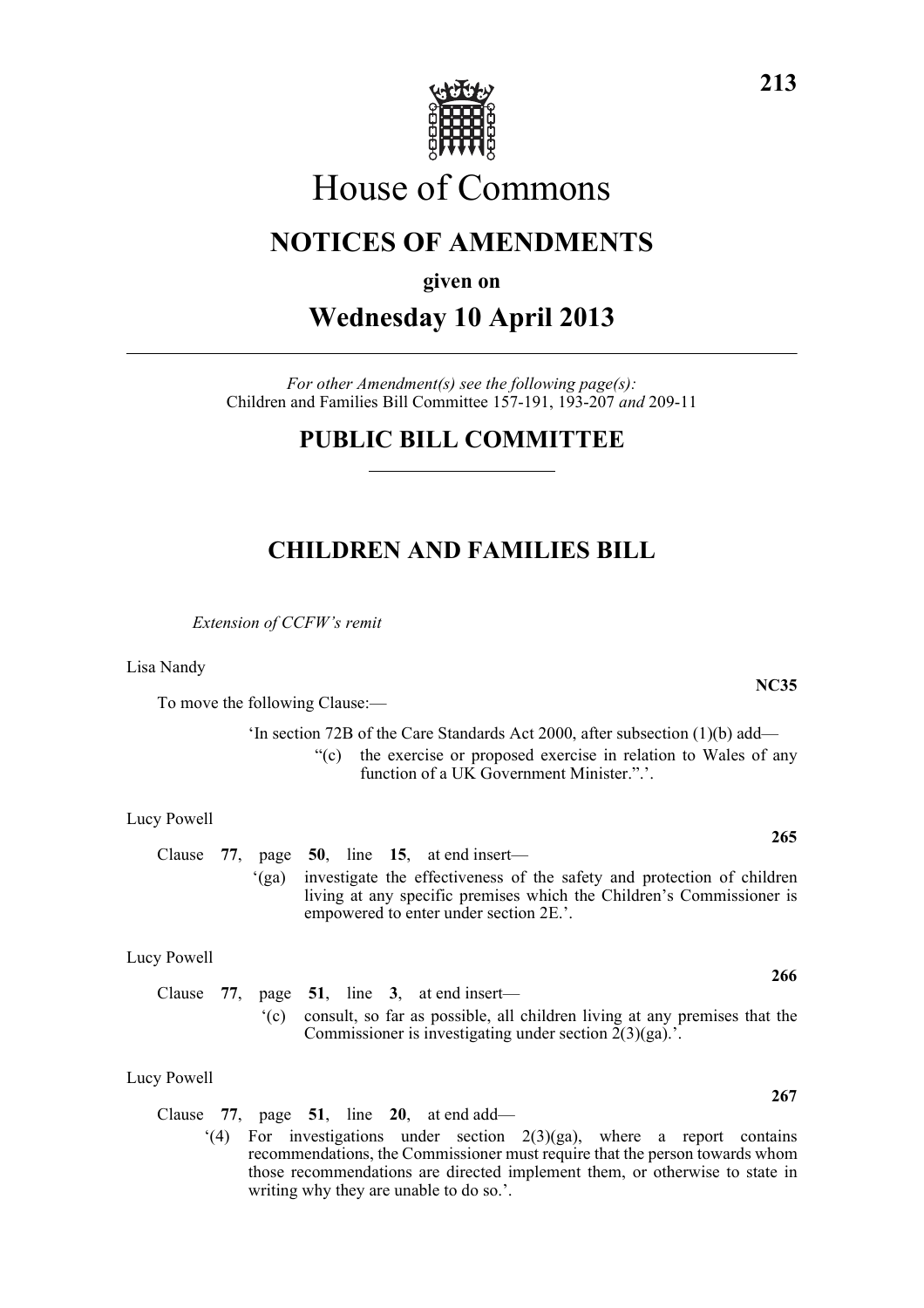#### **Children and Families Bill,** *continued*

| Children and Families Bill, <i>continued</i>                                                                                                                                                                                                                  |
|---------------------------------------------------------------------------------------------------------------------------------------------------------------------------------------------------------------------------------------------------------------|
| Lucy Powell                                                                                                                                                                                                                                                   |
| 268<br>Clause 79, page 51, line 40, after 'child', insert 'or children'.                                                                                                                                                                                      |
| Lisa Nandy                                                                                                                                                                                                                                                    |
| <b>269</b><br>Clause<br>77, page 50, line 15, at end insert—                                                                                                                                                                                                  |
| investigate reported instances of the trafficking of children, with<br>(ga)<br>particular regard to migrant children;                                                                                                                                         |
| (gb)<br>investigate matters relating to children in custody.'.                                                                                                                                                                                                |
| Inclusive and accessible education, health and social care provision                                                                                                                                                                                          |
| Mr Robert Buckland<br><b>NC36</b>                                                                                                                                                                                                                             |
| To move the following Clause:-                                                                                                                                                                                                                                |
| 'In exercising a function under Part 3 of this Act, a local authority and NHS<br>bodies in England must promote and secure inclusive and accessible education,<br>health and social care provision to support children, young people and their<br>families.'. |
| Mr Steve Reed<br><b>270</b>                                                                                                                                                                                                                                   |
| Clause 77, page 50, line 43, after 'function', insert 'and have due regard to their<br>views.'.                                                                                                                                                               |
| Mr Steve Reed                                                                                                                                                                                                                                                 |
| 271<br>Clause 77, page 51, line 8, after 'known', insert 'and have due regard to their<br>views.'.                                                                                                                                                            |
| Mr Steve Reed                                                                                                                                                                                                                                                 |
| 272<br>Clause 82, page 53, line 5, at end insert 'and have due regard to their views.'.                                                                                                                                                                       |
| Mr Steve Reed                                                                                                                                                                                                                                                 |
| 273<br>Clause 83, page 53, line 32, at end insert 'and the extent to which the<br>Commissioner has had due regard to their views.'.                                                                                                                           |
| Mr Steve Reed                                                                                                                                                                                                                                                 |
| 274<br>Clause $84$ , page $54$ , line 16, at end insert—                                                                                                                                                                                                      |
| A child is within this subsection if he or she is detained in pursuance of—<br>(5A)<br>an order made by a court, or<br>(a)                                                                                                                                    |
| an order of recall made by the Secretary of State.<br>(b)                                                                                                                                                                                                     |

- (5B) A child is within this subsection if he or she has been identified by a professional as a potential victim of trafficking.
- (5C) A child is within this subsection if he or she is a separated migrant child.'.